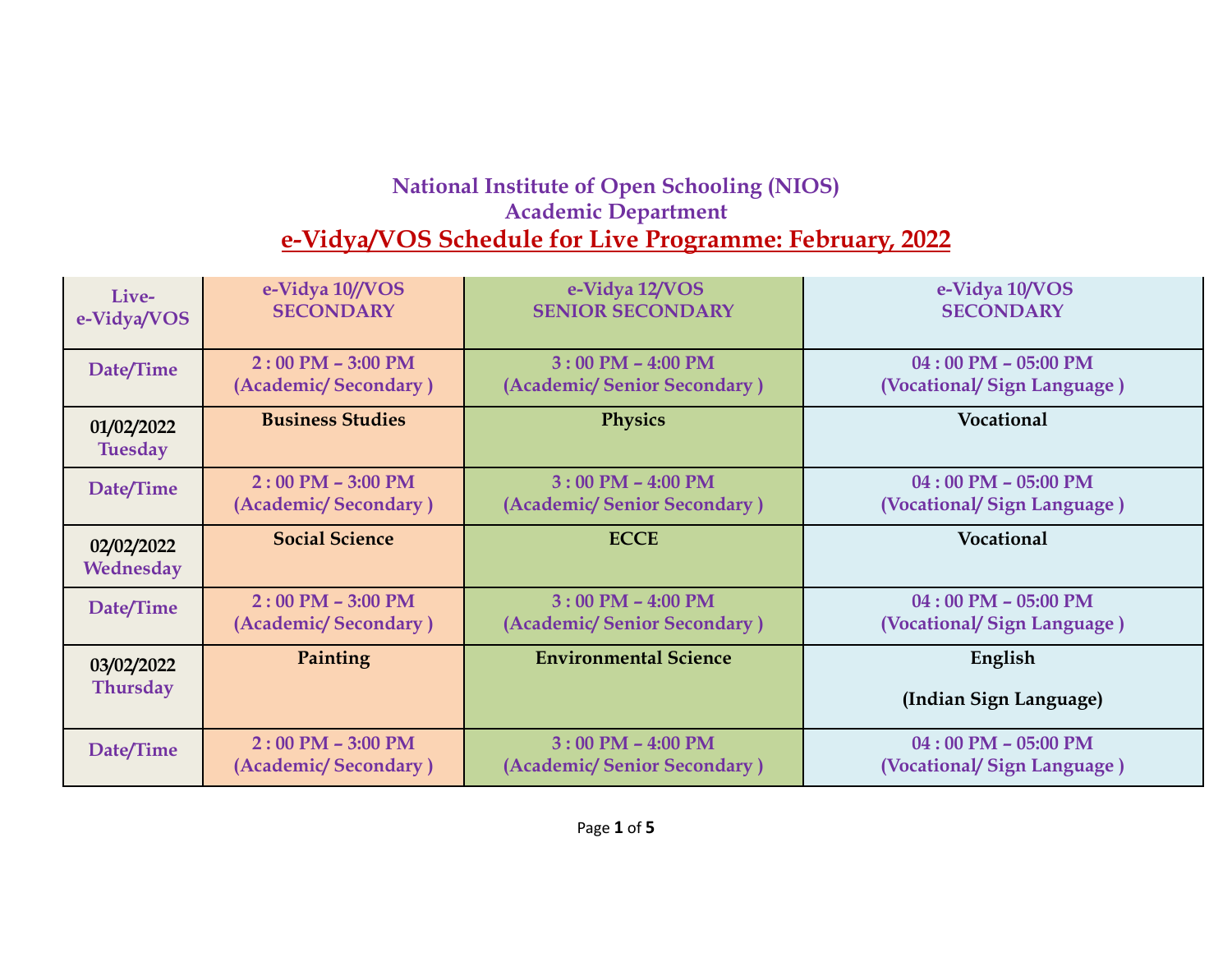| 04/02/2022<br>Friday          | Sindhi                                        | Geography                                            | <b>Mathematics</b><br>(Indian Sign Language)           |
|-------------------------------|-----------------------------------------------|------------------------------------------------------|--------------------------------------------------------|
| 05/02/2022<br>Saturday        |                                               |                                                      |                                                        |
| 06/02/2022<br>Sunday          |                                               |                                                      |                                                        |
| Date/Time                     | $2:00$ PM $- 3:00$ PM<br>(Academic/Secondary) | $3:00$ PM $-$ 4:00 PM<br>(Academic/Senior Secondary) | $04:00$ PM $- 05::00$ PM<br>(Vocational/Sign Language) |
| 07/02/2022<br><b>Monday</b>   | English                                       | <b>Mass Communication</b>                            | Vocational (ECCE)                                      |
| Date/Time                     | $2:00$ PM - 3:00 PM<br>(Academic/Secondary)   | $3:00$ PM $-$ 4:00 PM<br>(Academic/Senior Secondary) | $04:00$ PM - 05:00 PM<br>(Vocational/Sign Language)    |
| 08/02/2022<br><b>Tuesday</b>  | <b>Economics</b>                              | Chemistry                                            | Vocational                                             |
| Date/Time                     | $2:00$ PM $- 3:00$ PM<br>(Academic/Secondary) | $3:00$ PM $-$ 4:00 PM<br>(Academic/Senior Secondary) | $04:00$ PM $- 05:00$ PM<br>(Vocational/ Sign Language) |
| 09/02/2022<br>Wednesday       | <b>Science &amp; Technology</b>               | Painting                                             | <b>Vocational</b>                                      |
| Date/Time                     | $2:00$ PM $-$ 3:00 PM<br>(Academic/Secondary) | $3:00$ PM $-$ 4:00 PM<br>(Academic/Senior Secondary) | $04:00$ PM $- 05:00$ PM<br>(Vocational/Sign Language)  |
| 10/02/2022<br><b>Thursday</b> | Veda Adhayan                                  | <b>Economics</b>                                     | <b>Data Entry Operations</b><br>(Indian Sign Language) |
| Date/Time                     | $2:00$ PM $- 3:00$ PM<br>(Academic/Secondary) | $3:00$ PM $-$ 4:00 PM<br>(Academic/Senior Secondary) | $04:00$ PM $- 05:00$ PM<br>(Vocational/Sign Language)  |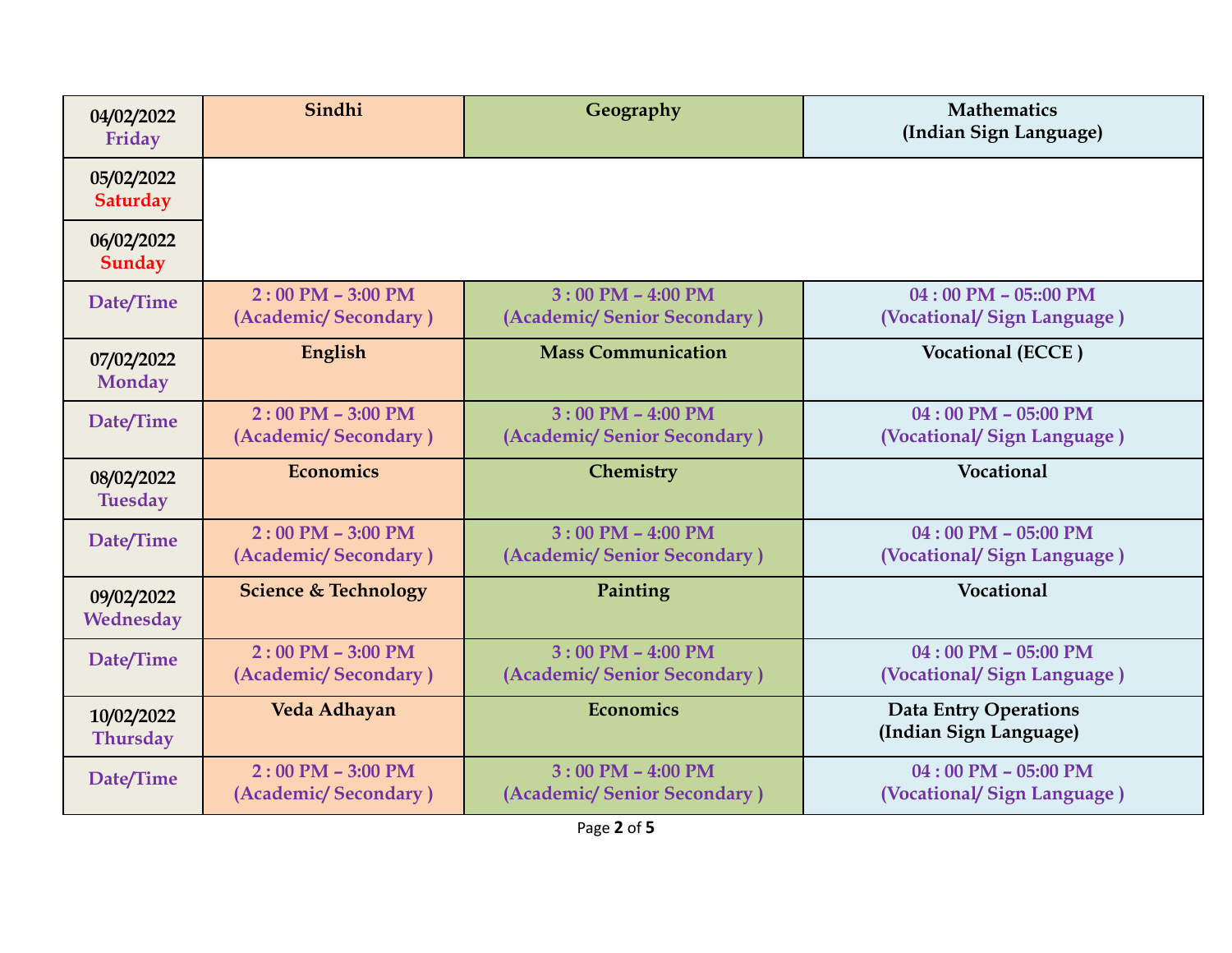| 11/02/2022<br>Friday          | Hindi                                         | <b>Data Entry Operations</b>                         | Mathematics (Indian Sign Language)                  |
|-------------------------------|-----------------------------------------------|------------------------------------------------------|-----------------------------------------------------|
| 12/02/2022<br>Saturday        |                                               |                                                      |                                                     |
| 13/02/2022<br>Sunday          |                                               |                                                      |                                                     |
| Date/Time                     | $2:00$ PM $-$ 3:00 PM<br>(Academic/Secondary) | $3:00$ PM $-$ 4:00 PM<br>(Academic/Senior Secondary) | $04:00$ PM - 05:00 PM<br>(Vocational/Sign Language) |
| 14/02/2022<br>Monday          | <b>Science &amp; Technology</b>               | <b>Environmental Science</b>                         | <b>Vocational (ECCE)</b>                            |
| Date/Time                     | $2:00$ PM $-$ 3:00 PM<br>(Academic/Secondary) | $3:00$ PM $-$ 4:00 PM<br>(Academic/Senior Secondary) | $04:00$ PM - 05:00 PM<br>(Vocational/Sign Language) |
| 15/02/2022<br><b>Tuesday</b>  | <b>Science &amp; Technology</b>               | <b>Environmental Science</b>                         | <b>Vocational YTTP</b>                              |
| Date/Time                     | $2:00$ PM $-$ 3:00 PM<br>(Academic/Secondary) | $3:00$ PM $-$ 4:00 PM<br>(Academic/Senior Secondary) | $04:00$ PM - 05:00 PM<br>(Vocational/Sign Language) |
| 16/02/2022<br>Wednesday       | Painting                                      | <b>Business Studies</b>                              | <b>Vocational (ECCE)</b>                            |
| Date/Time                     | $2:00$ PM $-$ 3:00 PM<br>(Academic/Secondary) | $3:00$ PM $-$ 4:00 PM<br>(Academic/Senior Secondary) | $04:00$ PM - 05:00 PM<br>(Vocational/Sign Language) |
| 17/02/2022<br><b>Thursday</b> | <b>Social Science</b>                         | <b>ECCE</b>                                          | English (Indian Sign Language)                      |
| Date/Time                     | $2:00$ PM $-$ 3:00 PM<br>(Academic/Secondary) | $3:00$ PM $-$ 4:00 PM<br>(Academic/Senior Secondary) | $04:00$ PM - 05:00 PM<br>(Vocational/Sign Language) |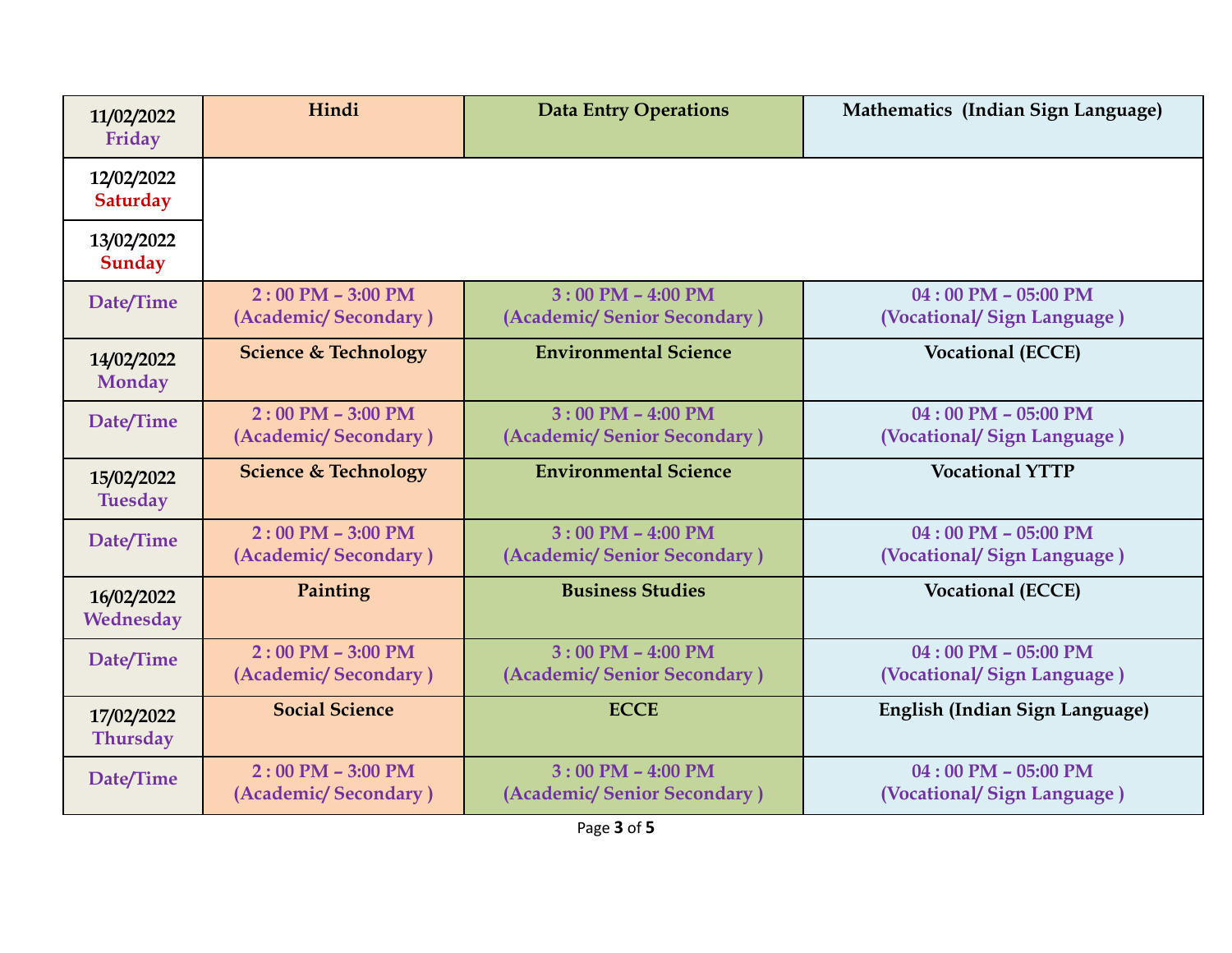| 18/02/2022<br>Friday          | <b>Bhartiya Darshan</b>                       | Sociology                                                          | Home Science (Indian Sign Language)                   |
|-------------------------------|-----------------------------------------------|--------------------------------------------------------------------|-------------------------------------------------------|
| 19/02/2022<br>Saturday        |                                               |                                                                    |                                                       |
| 20/02/2022<br>Sunday          |                                               |                                                                    |                                                       |
| Date/Time                     | $2:00$ PM $-$ 3:00 PM<br>(Academic/Secondary) | $3:00$ PM $-$ 4:00 PM<br>(Academic/Senior Secondary)               | $04:00$ PM - 05:00 PM<br>(Vocational/Sign Language)   |
| 21/02/2022<br><b>Monday</b>   | Psychology                                    | Accountancy                                                        | Vocational (CCH)                                      |
| Date/Time                     | $2:00$ PM - 3:00 PM<br>(Academic/Secondary)   | $3:00$ PM $-$ 4:00 PM<br>(Academic/Senior Secondary)               | $04:00$ PM - 05:00 PM<br>(Vocational/Sign Language)   |
| 22/02/2022<br><b>Tuesday</b>  | Sanskrit Sahitya                              | <b>History</b>                                                     | Vocational (CCH)                                      |
| Date/Time                     | $2:00$ PM - 3:00 PM<br>(Academic/Secondary)   | $3:00$ PM $-$ 4:00 PM<br>(Academic/Senior Secondary)               | $04:00$ PM - 05:00 PM<br>(Vocational/Sign Language)   |
| 23/02/2022<br>Wednesday       | Sindhi                                        | <b>Library &amp; Information Science</b>                           | <b>Vocational (YTTP)</b>                              |
| Date/Time                     | $2:00$ PM $-$ 3:00 PM<br>(Academic/Secondary) | $3:00$ PM $-$ 4:00 PM<br>(Academic/Senior Secondary)               | $04:00$ PM - 05:00 PM<br>(Vocational/Sign Language)   |
| 24/02/2022<br><b>Thursday</b> | <b>Data Entry Operations</b>                  | <b>Biology</b>                                                     | <b>Data Entry Operations</b><br>(India Sign Language) |
| Date/Time                     | $2:00$ PM $-$ 3:00 PM<br>(Academic/Secondary) | $3:00 \text{ PM} - 4:00 \text{ PM}$<br>(Academic/Senior Secondary) | $04:00$ PM - 05:00 PM<br>(Vocational/Sign Language)   |